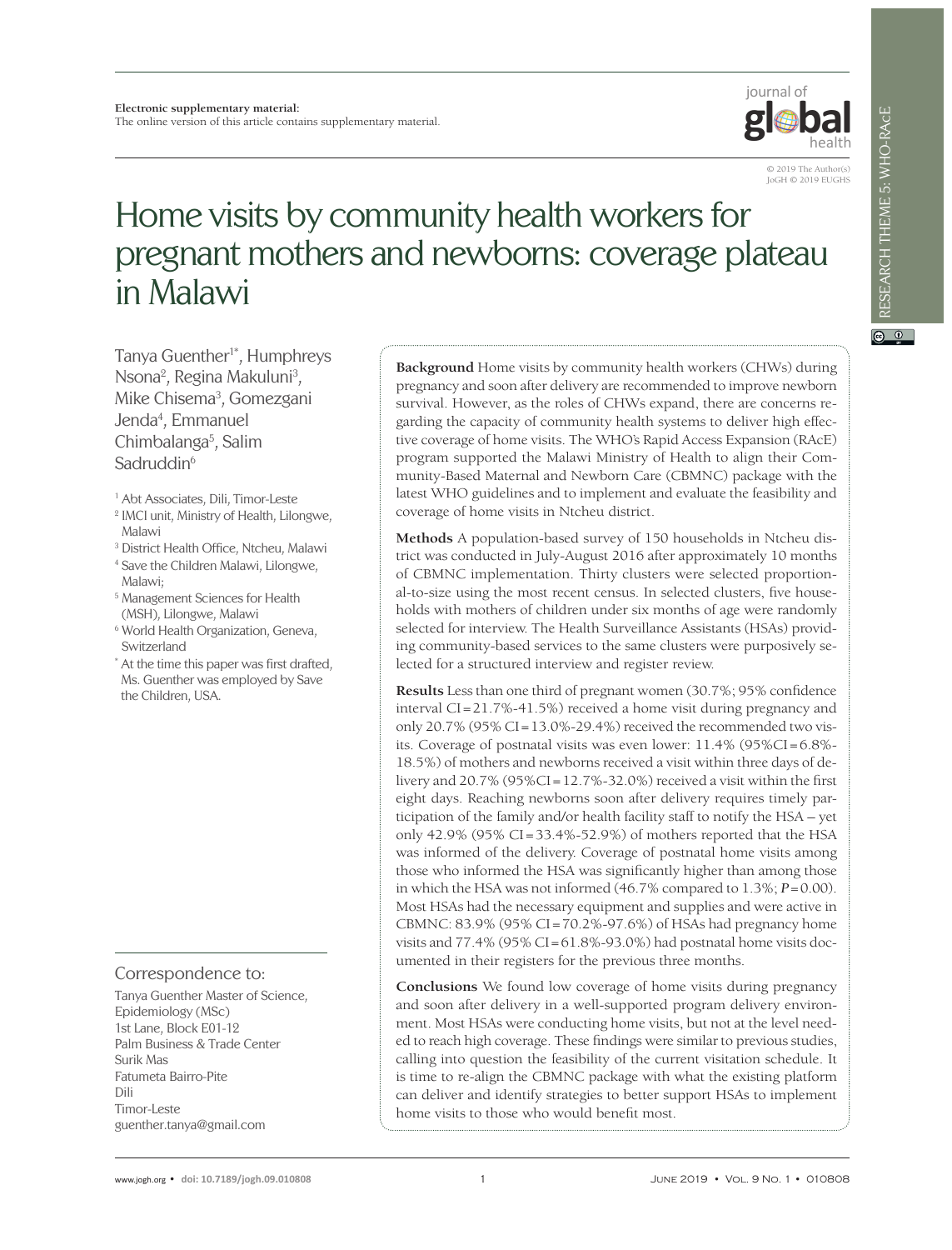In Malawi, 15000 (42%) of the estimated 36000 under-five deaths in 2016 occurred in the first month of life [\[1](#page-9-0)]. The majority of these deaths are due to preventable and/or treatable causes, namely complications at birth, complications of prematurity, and infection [\[1\]](#page-9-0). Close to three-quarters of newborn deaths occur within the first week of delivery and this period is of great risk for mothers as well [[2](#page-9-1)[,3\]](#page-9-2). Prompt health checks for recently delivered women and newborns in the community can facilitate timely identification and management of complications as well as improve uptake of recommended newborn care practices [\[2-](#page-9-1)[5](#page-9-3)].

In 2009, the World Health Organization (WHO) and the United Nations International Children's Emergency Fund (UNICEF) released a joint statement encouraging governments in low-income countries to introduce postnatal home visits for newborns to reduce mortality, including at least two visits within the first week after delivery with the first visit occurring within 48 hours of birth [[3](#page-9-2)]. These recommendations were based on several studies in high mortality settings in Bangladesh, India and Pakistan that had shown promising results on a small scale under research conditions [\[6](#page-9-4)-[8](#page-9-5)]. Building on the release of the joint statement and subsequent 2013 WHO guidance on postnatal care, countries started developing policies and programs and by 2016 more than 50 countries had a policy promoting home visits for newborns [[9,](#page-9-6)[10](#page-9-7)]. However, experience implementing postnatal home visits within existing government systems at scale has shown major challenges to reaching high coverage of postnatal home visits [[5](#page-9-3),[11](#page-9-8)[,12\]](#page-9-9). A recent review of postnatal home visits in 11 countries in Africa and Asia that operated programs at scale found that for most countries, coverage of a postnatal home visit within 48 hours was below 10% and no country achieved greater than 20% [\[11](#page-9-8)].

Malawi was an early adopter of pregnancy and postnatal home visits as part of its strategy to reduce maternal and newborn mortality. Starting in 2007, the Ministry of Health (MOH), in partnership with Save the Children in Malawi (SC), UNICEF, WHO and other partners, designed and piloted a Community Based Maternal and Newborn Care (CBMNC) package delivered through CHWs referred as Health Surveillance Assistants (HSAs). The HSAs were trained to conduct three home visits during pregnancy (one per trimester) and three postnatal home visits within the first eight days of delivery (Day 1, Day 3 and Day 8). The CBMNC package was piloted in three districts (Chitipa, Dowa and Thyolo) starting in 2008 with support from Saving Newborn Lives (SNL), a project of SC. By 2011, the package was scaled up to 17 districts and 1781 HSAs had been trained in CBMNC with support from UNICEF, WHO, United States Agency for International Development (USAID) and Norwegian Church. Evaluation in the three pilot districts found that 36% of women received one or more home visits during pregnancy and 11% of newborns received a postnatal home visit within the first three days, and that mothers and babies in the richest quintile were more likely to receive home visits [[5](#page-9-3),[13](#page-9-10)]. Despite the low coverage, an economic analysis indicated that the program would be cost-effective if coverage could be improved by increasing activity levels of HSAs [\[14\]](#page-9-11). In 2014, SC Malawi, under the WHO's integrated Community Case Management (iCCM) Rapid Access Expansion (RAcE) program, supported the Malawi MOH to design, implement and evaluate a revised CBMNC package in Ntcheu district. In this paper, we present an evaluation of the coverage of CHW home visits during pregnancy and postnatal period and explore household and CHW factors associated with coverage of home visits.

# EVALUATION SETTING AND DESIGN

In 2014, the CBMNC package was revised to align with the *WHO Caring for the Sick Newborn* package [[15](#page-10-0)]. The Integrated Management of Childhood Illness (IMCI) unit of the MOH led the consultative process that included members of the Reproductive Heath Directorate of the MOH and other implementing partners, with financial and technical support from WHO and SC Malawi through the RAcE program. Under the revised CBMNC package, the number of home visits during pregnancy was reduced from three to two, while the number of recommended postnatal home visits remained the same (three visits within the first eight days). During pregnancy home visits, HSAs convey messages regarding the importance of antenatal care and refer women to the health facility for antenatal care, preparing for facility delivery, and recognition and care-seeking for danger signs. During postnatal home visits, scheduled for Day 1 (within 24 hours of delivery), Day 3 and Day 8, the HSAs assess the mother and baby for signs of illness and refer them to an appropriate facility, if required, weigh the baby, and help the mother with early and exclusive breastfeeding and keeping the baby warm. Further details on the timing and tasks of each HSA home visit are given in Table S1 in the **Online Supplementary Document**.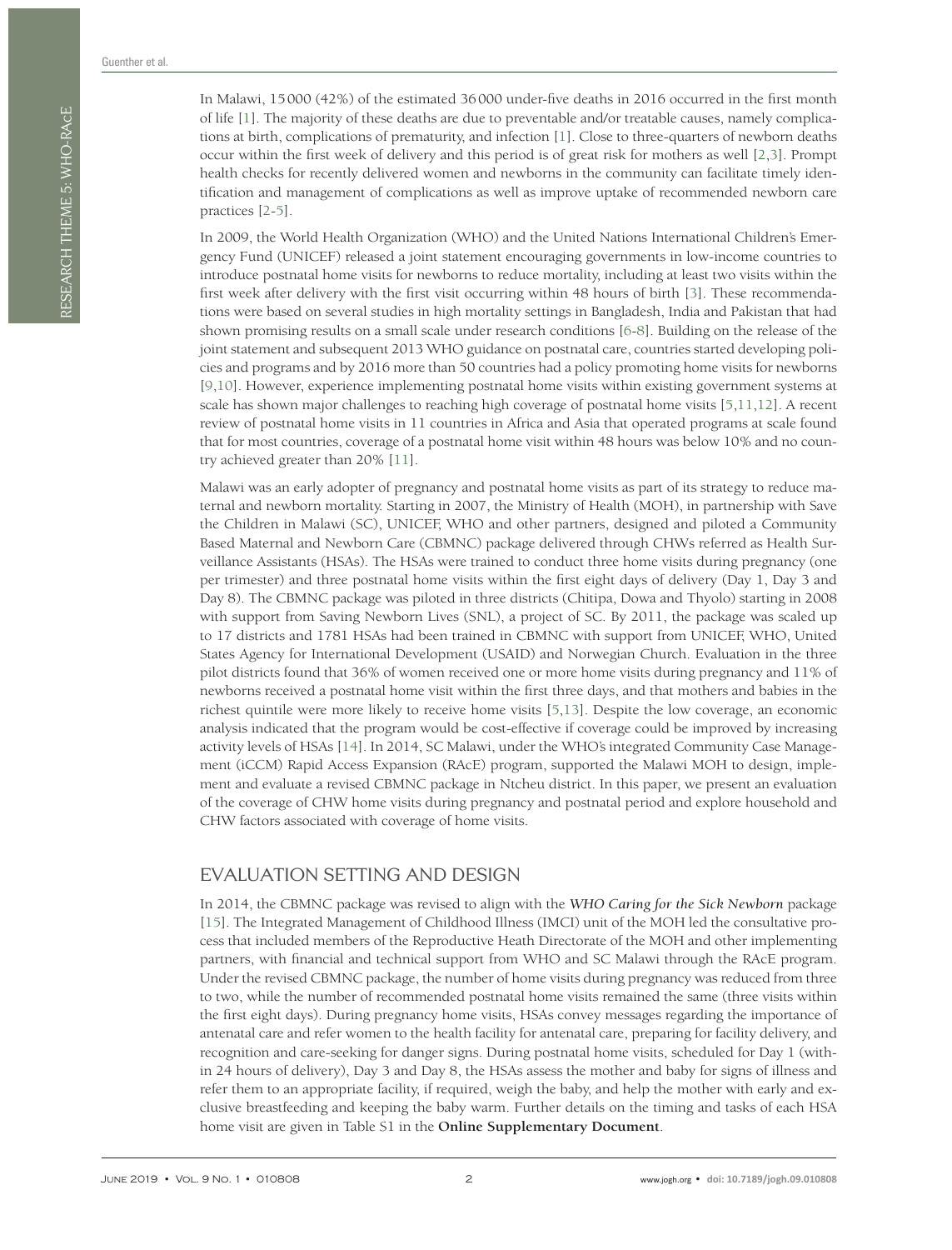# Implementation of CBMNC in Ntcheu district

The revised CBMNC package was introduced in Ntcheu district. Ntcheu district was selected by the MOH as it was an area where the RAcE iCCM program was well-established, had a strong district health office, and was the site for a linked operations research study testing the feasibility of outpatient management of possible serious bacterial infections in infants under two months of age. Ntcheu is located in central Malawi, along the border with Mozambique, and had an estimated population of 588038 and 24835 expected births in 2016 [[16](#page-10-1)]. All HSAs in the district were targeted for training in the package. The CBMNC training was six days and delivered under the leadership of the Ntcheu district maternal and newborn coordinator by nationally recognized trainers who had completed a 'training of trainers' course. A total of 299 HSAs were trained between September 2015 and May 2016 through 12 sessions with between 24 and 30 participants per session. Most HSAs (85%; 253/299) had completed training by December 2015. Senior HSAs/Cluster Supervisors as well as district staff were expected to supervise HSAs in CBMNC and they were trained on the package together with HSAs. However, focused training on supervision of CBMNC and provision of supervision checklists for CBMNC were not provided to senior HSAs until November 2016 (after the evaluation). The HSAs were equipped with weighing scales, thermometers, respiratory rate timers, counseling cards, referral slips and registers to document home visits, and monthly reporting forms. Overall, 36 of the 38 health facilities in Ntcheu were providing CBMNC services following the training, with the majority having all associated HSAs trained in the package, except for the district hospital catchment areas where about half of the HSAs completed CBMNC training.

#### *Data collection methods*

A cross-sectional, population-based household survey was conducted in August 2016 after approximately 10 months of implementation to capture coverage of home visits and maternal and newborn care practices in the program area. A survey of HSAs serving the selected household survey clusters was implemented alongside the household survey to help understand HSA background characteristics, activity levels and program support in terms of supervision and supplies and birth notification.

# Sampling

### *Household survey*

A target sample size of 144 mothers of infants under six months of age was calculated for the primary outcome of home visit coverage for mothers and newborns, assuming 80% power, 90% confidence interval, a design effect of 2.0, and a coverage value 40%. Two-stage sampling methodology was used in which 30 clusters of five households were selected for a total of 150 households. Census enumeration areas (EAs) were used to define survey clusters and were selected proportional-to-size using the most recent census (2008). The listing of all EAs for Ntcheu district was obtained from the Malawi National Statistics Office (NSO).

Within selected clusters, all households were listed and a screening questionnaire administered to determine ages of all usual members of the household to identify eligible households with one or more caregivers of infants under six months. This age group was selected to ensure potential exposure to the CBMNC intervention during pregnancy and post-delivery. Households in which an adult representative was not home during the initial contact were revisited once before being considered unavailable. Following the listing, ineligible households were removed and five households with an eligible caregiver were randomly selected for interview. Interviewers administered the questionnaire to the eligible caregiver in selected households; in the case where there were more than one eligible caregiver present in a single household, one was randomly selected.

#### *HSA survey*

The HSAs providing services to the same 30 clusters sampled for the household survey were purposively selected for an interview using the HSA questionnaire. The objective of the HSA survey was to gain a better understanding of the HSAs' background characteristics, activity levels, and support and supervision to help interpret the results of the household survey. As HSA catchment areas did not align with the census enumeration areas, it was possible that more than one HSA was associated with a given cluster. In such cases, one HSA was randomly selected for interview.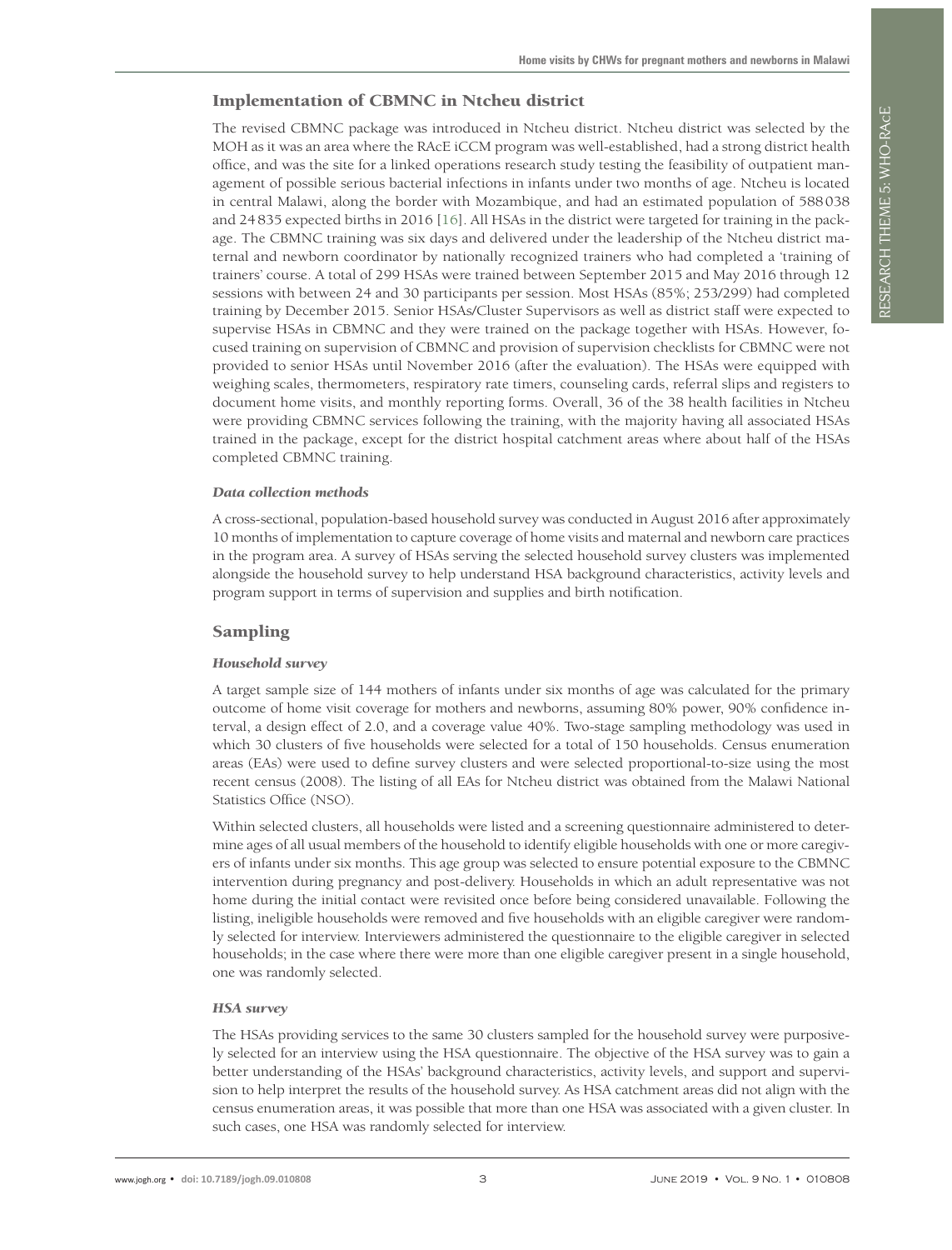### Data collection

The household questionnaire was developed based on a 2011 household survey to evaluate the earlier CBMNC program implemented under the SNL project, with further updates made based on the latest Demographic and Health Survey (DHS) model women's questionnaire Phase 7 [[17\]](#page-10-2). The questionnaire included four sections: 1) maternal background characteristics, 2) exposure to CBMNC interventions, 3) antenatal, delivery and newborn care, and 4) sick newborn care. Similarly, the HSA survey questionnaire was developed based on the 2011 SNL evaluation questionnaire for HSAs. The questionnaire captured HSA background characteristics, training and knowledge of newborn health, newborn health materials and supplies (observation-based), activity levels based on HSA report and register review, and supervision. Both questionnaires were translated into Chichewa and back-translated independently into English to check the accuracy of the translation. Questionnaires were pre-tested in Chichewa by NSO during the data collection training and minor modifications were made to finalize the survey tools.

The survey was implemented by NSO, with technical support from ICF International and SC. The CMB-NC evaluation in Ntcheu was nested within a larger evaluation of the iCCM program, which was conducted in the four original RAcE districts (Ntcheu, Mzimba North, Dedza and Ntchisi). Data collectors were full-time NSO staff with experience conducting national household surveys. Data collectors and supervisors were trained by NSO for eight days, including two days of field practice. The training covered an overview of the RAcE project, interviewer roles and responsibilities, household and respondent selection, administering informed consent, question-by-question review of the data collection tools, mock interviews and data quality checks.

Data collection was carried out in August 2016 by nine survey teams of three interviewers each, with one team assigned to CBMNC in Ntcheu district. Each team was led by a supervisor trained to monitor and support the data collectors, review completed questionnaires, and oversee household listing and sampling. Technical staff from ICF International provided support for the last week of training and the first week of data collection. Staff from NSO and SC Malawi monitored data collection regularly throughout the data collection period.

### Data management and analysis

Data were double-entered into CSPro (United States Census Bureau, Washington DC, USA) by data entry clerks trained and supervised by NSO. Data supervisors ran CSPro quality checks cluster by cluster to identify discrepancies. Discrepancies were resolved by checking the paper questionnaire to determine the correct value. After data were cleaned, NSO removed all direct identifiers and shared the data set for analysis. Data were analyzed using Stata IC 14.2 (StataCorp; USA, College Station, Texas, USA). Frequencies and 95% confidence intervals were calculated for the household survey and HSA indicators. Household survey indicators included coverage and content of pregnancy and postnatal home visits. HSA survey indicators included proportion of HSAs conducting pregnancy and postnatal home visits in the last three months before the survey, the mean number of visits made during this period, supervision coverage and availability of CBMNC supplies and equipment. Confidence intervals for household survey indicators were adjusted for clustering. As the small sample size precluded multivariate analysis, we performed bivariate analysis to assess the association of selected covariates on coverage of postnatal home visits. Covariates assessed included pregnancy home visits (yes or no), HSA birth notification (yes or no), maternal education (Less than Form 3; Form 3 or higher) and maternal age (<25 years; 25 years or older) and were selected based on previous studies and considering sample size limitations [\[18](#page-10-3)]. Associations with *P*-values of <0.05 were considered statistically significant.

### Ethical considerations

The survey received ethical approval from the National Health Sciences Research Committee (NHSRC # 16/7/1617) of the MOH in Malawi, the ICF International Institutional Review Board and SC's Ethics Review Committee. All participants provided informed oral consent, which interviewers documented on the survey tools.

### **RESULTS**

### Household survey findings

Interviews were completed with 140 mothers of children under six months of age. **[Table 1](#page-4-0)** provides an overview of characteristics of mothers and babies included in the survey. The mean age of mothers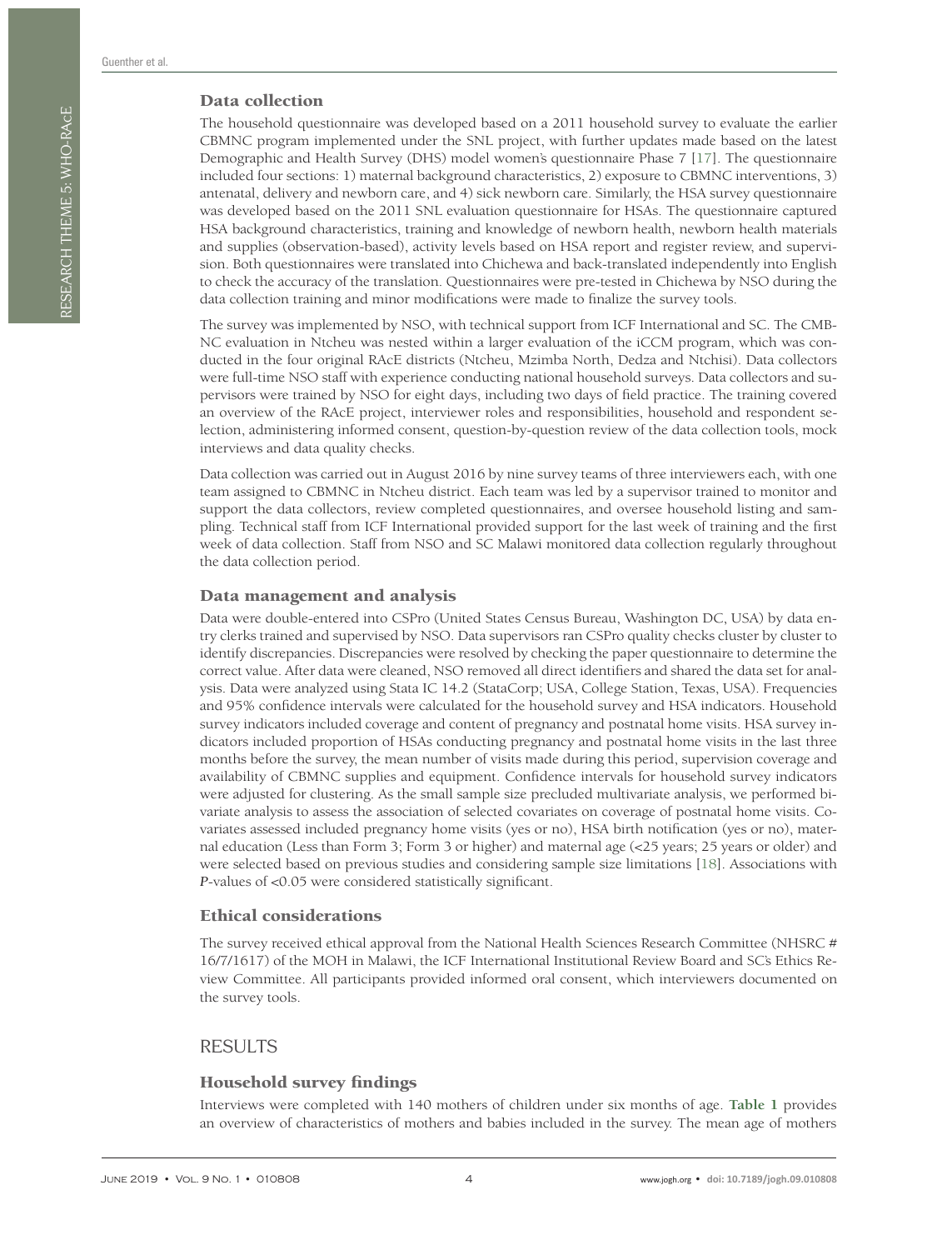<span id="page-4-0"></span>**Table 1.** Background characteristics of mothers and babies included in the household survey  $(N=140)$ 

| <b>BACKGROUND CHARACTERISTICS</b>  | <b>NUMBER</b> | <b>PERCENT</b> |
|------------------------------------|---------------|----------------|
| Mothers                            |               |                |
| Age (years):                       |               |                |
| 20                                 | 33            | 23.6           |
| $20-24$                            | 39            | 27.9           |
| $\geq$ 25 y and older              | 68            | 48.6           |
| Highest level school attended:     |               |                |
| None                               | 11            | 7.9            |
| Primary                            | 104           | 74.3           |
| Secondary or higher                | 25            | 17.9           |
| Highest level completed education: |               |                |
| Level 3 or less                    | 98            | 70.0           |
| Higher than level 3                | 42            | 30.0           |
| <b>Babies</b>                      |               |                |
| Age (months):                      |               |                |
| $\langle$                          | 49            | 35.0           |
| $2 - 5$                            | 91            | 65.0           |
| Sex:                               |               |                |
| Male                               | 78            | 55.7           |
| Female                             | 62            | 44.3           |
|                                    |               |                |

was 26.1 years (standard deviation SD: 6.7; range 17-43 years); 23.6% of mothers were under 20 years of age and 12.1% were older than 35. Most mothers had attended at least primary level education, but only 17.9% had reached secondary or higher education. The child's mean age was 2.8 months, and 35.0% of the sample was under two months of age. Most mothers (77.1%; 95% CI=68.7-83.8) reported receiving at least one ANC visit from a medically skilled provider and nearly all women (97.9%; 95% CI=93.5-99.3) reported delivering at a health facility.

**Coverage and content of home visits:** Less than one-third of mothers reported receiving one or more home visits by an HSA during pregnancy and one-fifth received the recommended two or more visits (**[Table 1](#page-4-0)**). Most visits took place after the first trimester. Among those receiving a home visit, 38.1% (95% CI=23.3-55.5) reported that their husband/partner was present for at least one of the home visits. Most women (86.0%; 95% CI=65.5-95.2) who received a pregnancy home visit reported receiving at least two priority messages. The most commonly cited areas of counselling (unprompted) from HSAs included maternal nutrition during pregnancy, facility delivery, danger signs during pregnancy, and birth preparations (emergency saving, emergency transport, clothing for baby, etc). About  $83.7\%$  (95% CI=63.5-93.8) of mothers who received a pregnancy home visit indicated the HSA counselled them to inform him or her of the birth as soon as possible after delivery.

An estimated 20.7% (95%CI = 12.7-32.0) of mothers and newborns received a postnatal home visit by an HSA within eight days of delivery and  $11.4\%$  (95% CI=6.8-18.5) received a visit within three days (**[Table 2](#page-4-1)**). Only 7.1% (95% CI = 3.5-13.9) received two or more home visits from an HSA within the first week. The majority of newborns and mothers who received a postnatal home visit within eight days received all of the priority actions that HSAs were trained to provide as part of the postnatal home visits.

| <b>INDIO LE C</b> OVERGE AIRE CORREIR OF FLOED HOME VISHS GUILING PREGRAME VARIATE WRITING INSERVED OF GENVERY                                                               |                    |            |                          |  |
|------------------------------------------------------------------------------------------------------------------------------------------------------------------------------|--------------------|------------|--------------------------|--|
| <b>INDICATOR</b>                                                                                                                                                             | <b>DENOMINATOR</b> | RESULT (%) | 95% CI                   |  |
| Pregnancy home visits coverage:                                                                                                                                              |                    |            |                          |  |
| Woman received at least one home visit during pregnancy from HSA                                                                                                             | 140                | 30.7       | 21.7-41.5                |  |
| Woman received two or more home visits during pregnancy from HSA                                                                                                             | 140                | 20.0       | 13.0-29.4                |  |
| Timing of first home visit during pregnancy:                                                                                                                                 |                    |            |                          |  |
| First trimester (1-3 months)                                                                                                                                                 | 43                 | 14.0       |                          |  |
| Second trimester (4 to 6 months)                                                                                                                                             | 43                 | 58.1       | $\overline{\phantom{0}}$ |  |
| Third trimester (7 to 9 months)                                                                                                                                              | 43                 | 27.9       |                          |  |
| Pregnancy home visit content (among those receiving visit):                                                                                                                  |                    |            |                          |  |
| HSA counselled on at least two priority messages during pregnancy*<br>(antenatal care, danger signs, skilled/facility delivery, birth planning, immediate newborn care)      | 43                 | 86.0       | 65.6-95.2                |  |
| HSA counselled woman to inform/him or her of delivery                                                                                                                        | 43                 | 83.7       | 63.5-93.8                |  |
| Postnatal home visits coverage:                                                                                                                                              |                    |            |                          |  |
| Mothers/newborns received at least one home visit from an HSA within eight days of delivery                                                                                  | 140                | 20.7       | 12.7-32.0                |  |
| Mothers/newborns who received two or more home visits from an HSAs within eight days of delivery                                                                             | 140                | 7.1        | $3.5 - 13.9$             |  |
| Mothers/newborns who received at least one home visit from an HSA within three days of delivery                                                                              | 140                | 11.4       | $6.8 - 18.5$             |  |
| Postnatal home visit content (among those receiving visit):                                                                                                                  |                    |            |                          |  |
| Newborn received all four recommended actions during HSA postnatal visit <sup>†</sup><br>(check cord, temperature, counsel on newborn danger signs, weigh baby)              | 29                 | 75.9       | 54.2-89.7                |  |
| Mother received all three recommended actions during postnatal home visit <sup>†</sup><br>(counsel on maternal danger signs, observe breastfeeding, discuss family planning) | 29                 | 86.2       | 66.6-95.1                |  |
| HSA - Health Surveillance Assistant, CI - confidence interval                                                                                                                |                    |            |                          |  |

<span id="page-4-1"></span>**Table 2.** Coverage and content of HSAs home visits during pregnancy and within the first week of delivery

HSA – Health Surveillance Assistant, CI – confidence interval

†Question was prompted for each action.

<sup>\*</sup>Question was unprompted.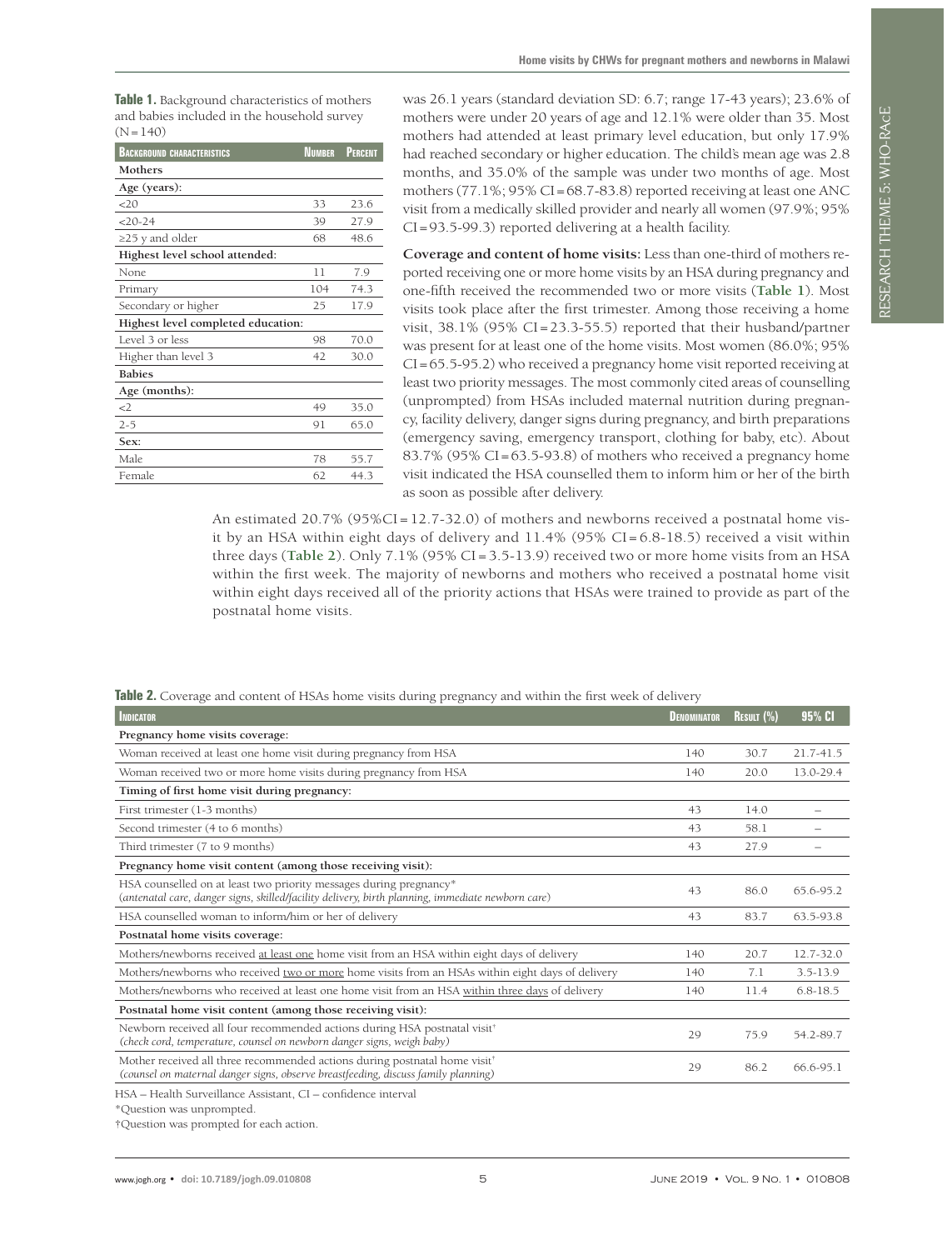<span id="page-5-0"></span>**Table 3.** Bivariate analysis of the association between coverage of a postnatal home visit within eight days after delivery and selected covariates

| <b>VARIABLE</b>                         | <b>DENOMINATOR</b> | <b>RECEIVED POSTNATAL HOME</b><br>VISIT WITHIN $8$ D $(\%)$ | <b>P-VALUE</b> |
|-----------------------------------------|--------------------|-------------------------------------------------------------|----------------|
| Received pregnancy home visit:          |                    |                                                             |                |
| Yes                                     | 43                 | 44.2                                                        | 0.00           |
| No                                      | 97                 | 10.3                                                        |                |
| Informed HSA of birth:                  |                    |                                                             |                |
| Yes                                     | 60                 | 46.7                                                        | 0.00           |
| No                                      | 80                 | 1.3                                                         |                |
| Maternal education (highest completed): |                    |                                                             |                |
| Level 3 or less                         | 98                 | 21.4                                                        | 0.75           |
| Higher than Level 3                     | 42                 | 19.1                                                        |                |
| Maternal age (years):                   |                    |                                                             |                |
| 25                                      | 72                 | 23.5                                                        | 0.42           |
| 25 or older                             | 68                 | 18.1                                                        |                |

HSA – Health Surveillance Assistant

## Factors associated with postnatal home visits coverage

**[Table 3](#page-5-0)** presents the results of a bivariate analysis to explore the association between pregnancy home visits, HSA birth notification, maternal age and maternal education on receipt of a postnatal home visit within eight days after delivery. Women who received a home visit during pregnancy and women who reported the HSA had been informed of the birth were significantly more likely to receive a postnatal home visit in the first week of delivery. About 42.9% (95%  $CI = 33.4 - 52.8$ ) of mothers reported that the HSA had been informed of the birth. Birth notification was significantly higher among those who received a pregnancy home visit than those who did not (74.4% vs 28.9%; *P*=0.00). Com-

munication to the HSA about the birth was in most cases (76.7%) made by an immediate family member (husband, mother, mother-in law) or other family member visiting the HSA in person or by the community action group (20.0%), with only 3.3% connections made by facility staff. Coverage of postnatal home visits among those who informed the HSA after delivery was 46.7% compared to 1.3% among those in which the HSA was not informed. Coverage of postnatal home visits did not vary significantly with maternal age or education level.

#### <span id="page-5-1"></span>**Table 4.** Background characteristics of HSAs trained in CBMNC (N=31)

| <b>BACKGROUND CHARACTERISTICS</b>                         | <b>NUMBER</b> | <b>PERCENT</b> |
|-----------------------------------------------------------|---------------|----------------|
| Age:                                                      |               |                |
| $<$ 40 $y$                                                | 20            | 64.5           |
| 40 y or older                                             | 11            | 35.5           |
| Sex:                                                      |               |                |
| Male                                                      | 22            | 71.0           |
| Female                                                    | 9             | 29.0           |
| Highest level of education:                               |               |                |
| Less than Form 4                                          | 14            | 45.2           |
| Form 4 or higher (Malawi School Certificate of Education) | 17            | 54.8           |
| Resident in catchment area:                               | 23            | 74.2           |
| Travel time from village to health facility:              |               |                |
| Less than 30 min                                          | 8             | 25.8           |
| 30 min to less than one hour                              | $\mathcal{Q}$ | 29.0           |
| One hour to less than two hours                           | 11            | 35.5           |
| Two or more hours                                         | 3             | 9.7            |

HSA – health surveillance assistant; CBMNC – community-based maternal newborn care

#### HSA survey findings:

Interviews were completed with 33 HSAs from Ntcheu district, of which 31 had completed CBMNC training and were administered the full questionnaire. Most of the sampled HSAs were male (71.0%) and they ranged in age from 30 to 59 years, with close to two-thirds under the age of 40 (**[Table 4](#page-5-1)**). While nearly all (96.8%) HSAs had completed Form 2 education, just over half had obtained their Malawi School Certificate of Education (Form 4). Three-quarters of HSAs resided in their catchment areas. The main modes of transportation were bicycles (65%) or walking (23%). Just over half of the HSAs (54.8%) reported it took less than one hour to reach the nearest health facility and 35.5% took between one and two hours and 9.7% took two hours or more. For those not living in their catchment areas, 74.2% reported they could reach their village clinic within 30 minutes.

### CBMNC activity levels and functionality

Register reviews revealed that  $83.9\%$   $(95\%$  CI=65.4-93.5) of HSAs had conducted at least one pregnancy home visit and 77.4% (95% CI=58.4-89.3) had conducted one or more postnatal home visits in the three months before the survey (corresponding to the period of May to June 2016) (**[Table 5](#page-6-0)**). On average, HSAs conducted 7.9 pregnancy home visits and 4.7 postnatal home visits over the three-month period (total of 12.6 home visits). HSAs resident in their communities conducted more home visits on average (13.1 compared to 11.3), however the difference was not statistically significant due to the small sample size. Overall, 83.9% (95% CI:65.4-93.5) of HSAs were considered 'functional' for CBMNC, with evidence of conducting pregnancy or post-natal home visits in the past three months according to register review and submitting a report on CBMNC activities in the past month.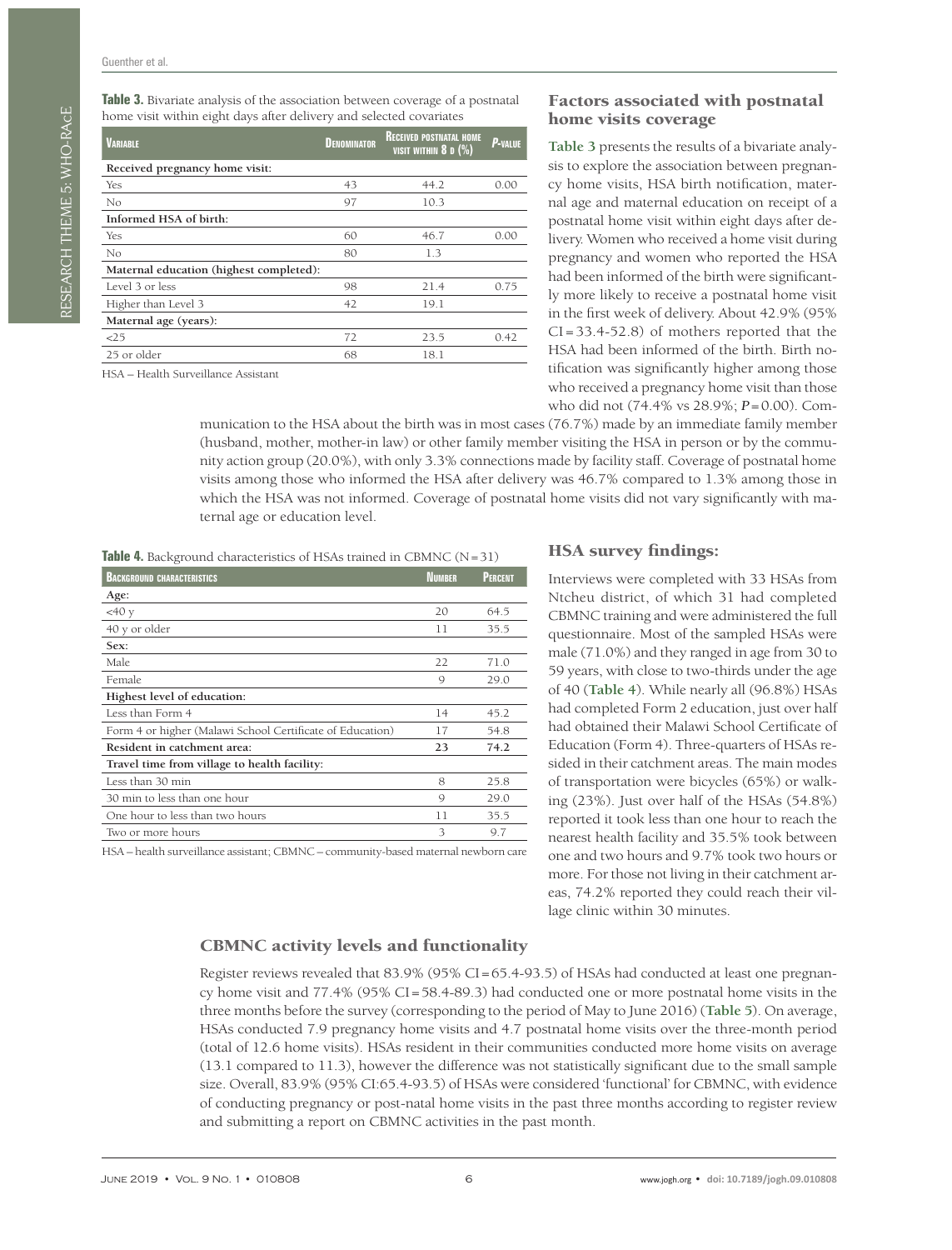<span id="page-6-0"></span>**Table 5.** HSA pregnancy and postnatal home visit activity levels and supports for CMBNC (N=31)

| <b>INDICATOR</b>                                                                                                                                                                              | Result | <b>95% CI</b> |
|-----------------------------------------------------------------------------------------------------------------------------------------------------------------------------------------------|--------|---------------|
| HSA activity levels (based on register review over last three months):                                                                                                                        |        |               |
| Pregnancy home visits:                                                                                                                                                                        |        |               |
| Percent of HSAs who conducted at least one pregnancy home visit in last three months                                                                                                          | 83.9   | 65.4-93.5     |
| Percent of HSAs who conducted at least one follow-up pregnancy home visit in last three months                                                                                                | 64.5   | 45.5-79.9     |
| Mean number of pregnancy home visits                                                                                                                                                          | 7.9    | $5.6 - 10.3$  |
| Mean number of pregnancy follow-up visits                                                                                                                                                     | 2.3    | $1.3 - 3.3$   |
| Postnatal home visits:                                                                                                                                                                        |        |               |
| Percent of HSAs who conducted at least one postnatal home visit in last three months                                                                                                          | 77.4   | 58.4-89.3     |
| Percent of HSAs who conducted at least one <b>follow-up</b> postnatal home visit in last three months                                                                                         | 45.2   | 28.0-63.5     |
| Mean number of postnatal home visits                                                                                                                                                          | 4.7    | $2.6 - 6.9$   |
| Mean number of postnatal follow-up visits                                                                                                                                                     | 1.9    | $0.63 - 3.1$  |
| Home visits overall:                                                                                                                                                                          |        |               |
| Percent of HSAs who conducted at least one home visit (pregnancy or postnatal) in the last three months                                                                                       | 87.1   | 68.9-95.4     |
| Mean number of home visits (pregnancy and postnatal)                                                                                                                                          | 12.6   | $9.0 - 16.3$  |
| Levels of supervision and material support for CBMNC:                                                                                                                                         |        |               |
| Supervision:                                                                                                                                                                                  |        |               |
| Percent of HSAs who received at least one supervision visit for newborn health in the last three months                                                                                       | 12.9   | $4.6 - 31.1$  |
| Equipment and supplies:                                                                                                                                                                       |        |               |
| Percent of HSAs with all four essential newborn commodities for CBMNC available and functional on day of assessment<br>(scale, thermometer, timer and counseling materials)                   | 83.9   | 65.4-93.5     |
| Percent of HSAs with all CBMNC supplies and equipment available and functional on day of assessment<br>(all above plus register, CMBNC manual, referral slips and pregnancy listing notebook) | 16.1   | $2.4 - 29.8$  |

HSA – health surveillance assistant, CBMNC – community-based maternal newborn care. CI – confidence interval

#### Supervision, support and birth notification

Only a small number of HSAs (12.9%; 95% CI=4.6-31.1) reported at least one supervision visit specific to newborn health in the past three months (**[Table 5](#page-6-0)**). The supervision visits were conducted by senior HSAs (2/4) and SC staff (2/4). An estimated 83.9% (95% CI=95% CI=65.4-93.5) of HSAs were observed to have the essential newborn commodities for CBMNC (scale, thermometer, timer and counseling materials) at the time of the interview, but only  $16.1\%$  (95% CI=2.4-29.8) had all eight items assessed. Newborn referral slips and exercise books for pregnancy listing had the lowest availability (29.0% and 54.8% respectively). Nearly all HSAs (96.8%; 95% CI=78.4-99.6) reported being notified of births and three-quarters (74.2%; 95% CI=55.1-87.1) indicated they were notified of the birth within three days. Family members (61.3%; 95% CI=42.4%-77.3%), village health committees (35.8%; 95%: 20.1-54.5) and village leaders (19.4%; 8.5-38.1) were the most commonly mentioned sources of birth notification. Only  $12.9\%$  (95% CI=4.6-31.1) of HSAs mentioned that health facility staff notified them – an important missed opportunity given that nearly all births occurred at health facilities.

# DISCUSSION

Our evaluation found low coverage of home visits by HSAs during pregnancy and the early postnatal period. Only about one-third of women received a home visit during pregnancy and few received the recommended two visits during pregnancy. Coverage of postnatal visits was even lower, with about one in five mothers and newborns receiving a visit within the first eight days (and less than one in 10 within three days of delivery). These low coverage levels are similar to those reported in the 2011 evaluation of the pilot CBMNC program in three districts (Thyolo, Dowa and Chitipa) [[13](#page-9-10)[,14,](#page-9-11)[18](#page-10-3)]. Other similar findings included the importance of birth notification in facilitating postnatal visits and that women reached during pregnancy were more likely to receive postnatal home visits [\[18\]](#page-10-3).

This evaluation also captured information from HSAs serving the clusters that were sampled in the household survey, which revealed that the majority of HSAs trained in CBMNC were well-equipped (with the exception of newborn referral slips) and most had documented evidence in their registers of providing pregnancy and postnatal home visits during the three months before the survey. However, activity levels were well below what would be required to achieve high coverage. Assuming the average HSA's catchment population of 2000 and a crude birth rate of 42/1000, one would expect about 84 pregnancies/births per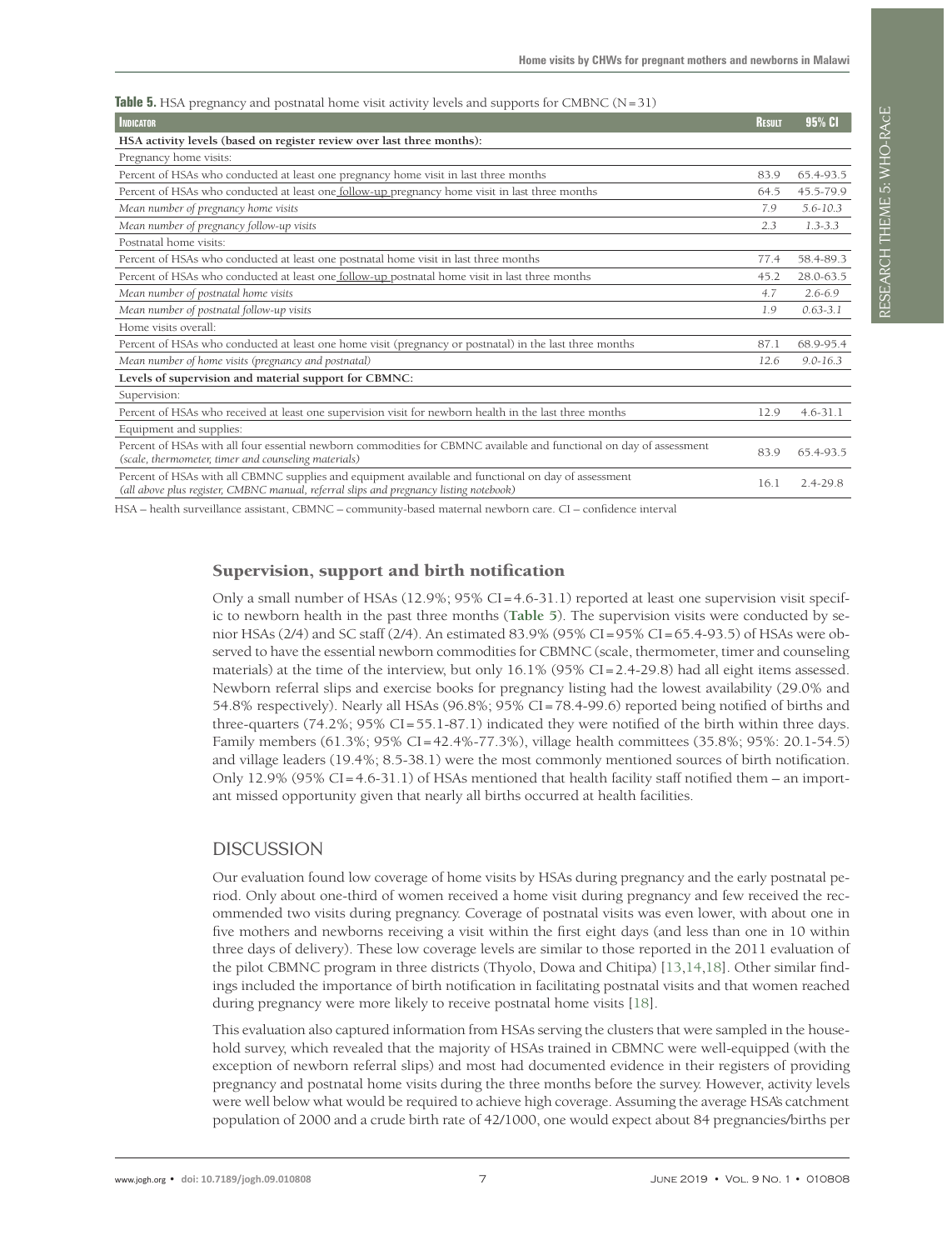year [\[16](#page-10-1)]. According to the CBMNC schedule of two home visits during pregnancy and three home visits in the first eight days after delivery, each HSA would need to conduct a minimum of 168 pregnancy home visits and 252 postnatal home visits per year (420 total), translating into approximately 35 home visits per month or 105 per quarter. In contrast, HSAs were conducting about 12-13 home visits per quarter, which tracks quite well with the observed coverage levels. We found that HSAs who resided full-time in their communities conducted more home visits than those who lived elsewhere, however the results were not statistically significant due to the small sample size. The evaluation of the CBMNC pilot also reported higher CBMNC activity levels among resident HSAs [\[18\]](#page-10-3). As HSAs assigned to more remote, poorer communities are less likely to reside full-time at their site, this can bias coverage toward wealthier communities, despite the intent of community-based programs to help address inequities in access to health care [\[13](#page-9-10)]. While we were unable to assess coverage by socioeconomic status, earlier studies of CBMNC suggest that that households in the wealthiest quintile are slightly more likely than those in the poorer quintiles to receive home visits, in part because of the underlying disparities in access to a resident HSA [\[13\]](#page-9-10).

Supervision of HSAs for the CBMNC component was very low. Only a handful of HSAs had received any supervision specific to the newborn package; these low levels could be due the senior HSAs only receiving formal supervision training for CBMNC in November 2016 (after the evaluation). Analysis of supervision coverage and supply chain supports for other community-based programs such as iCCM are mixed. The HSAs interviewed as part of the evaluation of the larger iCCM program implemented through RACE reported much higher levels of supervision, with two-thirds of the HSAs reporting supervision for iCCM in the last three months [\[19\]](#page-10-4). However, other studies of program support for iCCM found lower levels of supervision (38% supervision coverage in last three months) and breaches in supply chain management, suggesting that sustaining consistent levels of program support for HSAs to deliver community-based activities remains a persistent challenge for the MOH and partners [[20](#page-10-5)]. Going forward, it will be possible to conduct CBMNC supervision jointly with iCCM, although adjustments may be required as current supervision approach for CBMNC involves visiting the mothers in their own households and may not be feasible in most cases.

The household survey and HSAs findings taken together highlight the limited role health facilities are presently playing in helping to link HSAs to recently delivered mothers and their newborns. Given that nearly all births occurred at health facilities, this is a critical missed opportunity. Further efforts should be made to explore feasible options for facilities to notify HSAs of births in their catchment areas; it could be possible to have senior HSAs coordinate with the clinical staff involved in post-natal discharge to identify which HSAs serves the catchment area where the family is from before they leave to go home. At the community level, families and other community members may also be mobilized to help alert HSAs that a birth has taken place. Women who reported that an HSA was notified of the birth were more likely to receive a postnatal home visit; however, about half of these women still did not receive a postnatal home visit. This suggests that other barriers play an important role that needs to be further explored.

Despite revisions to the CBMNC package, including a somewhat reduced schedule of home visits, the performance of the CBMNC program appears to have reached a coverage plateau at a very low level, particularly for postnatal home visits. Even if efforts are successful in strengthening linkages between facilities and families and notification of HSAs is improved, it is unlikely that HSAs would be able to conduct home visits at the level required to achieve high coverage. A costing analysis found that it took an HSA 1.5 hours on average to conduct a CBMNC home visit, including time for preparation, travel and interaction with the family [[14](#page-9-11)]. In addition to their role in CBMNC, HSAs are officially responsible for a wide range health and sanitation tasks at community and facility levels – estimated to be more than 250 [[19](#page-10-4)[,21\]](#page-10-6). These tasks include delivery of life-saving interventions such as supporting immunization outreach and providing assessment and treatment for childhood illness, and increased time spent on home visits could be a trade-off with other important health interventions. These struggles are not unique to Malawi, with many other countries failing to reach high coverage of home visits despite strong program support [[11\]](#page-9-8). In addition, large scale evaluations of the coverage of other community-based interventions delivered through HSAs, such as iCCM, have also reported lower than expected coverage despite relatively strong implementation [[22](#page-10-7)]. Given this reality, it is worth revisiting the feasibility of the CBMNC package in its current form and exploring options to focus on reaching those at greatest risk – such as first time mothers, women who have given birth to preterm or small babies, and women who deliver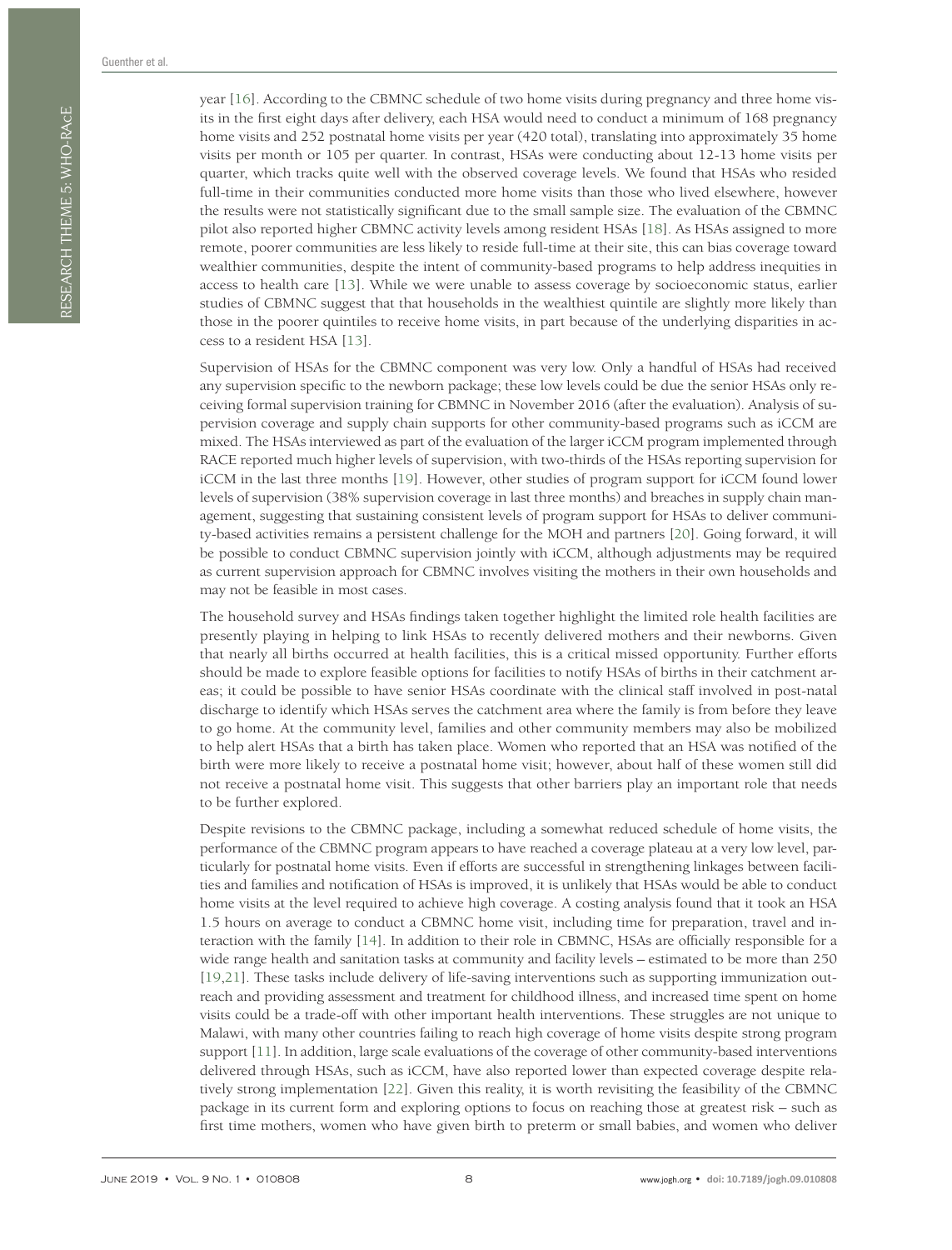outside a health facility – and investigating opportunities to shift some components such as counselling to other community-based volunteers more likely to reside full-time in the community and have greater access to families [[11](#page-9-8)[,12](#page-9-9)]. Although the 2015-2016 DHS survey showed that more than 90% of deliveries in Malawi occurred at facilities and about three-quarters of mothers stayed in facility at least one to two days following delivery, just 44.6% of mothers who delivered at facility reported receiving a PNC check within two days [[23](#page-10-8)]. For newborns, the results were similar, but slightly higher: 63.1% of babies born in facility received PNC within two days [[23](#page-10-8)]. These findings imply that further efforts should be placed to improve the coverage and quality of these facility-based postnatal contacts with mothers and newborns [[12](#page-9-9)]. Further investigations should be carried out to explore the potential for HSAs, who already spend considerable time at health facilities, to support facility staff to provide aspects of postnatal care and counselling at health facilities as well as in the community.

#### **Limitations**

Our evaluation had some important limitations. The CBMNC program had been implemented for a short period of time, with most HSAs completing training nine to 12 months prior to the survey, but a small number of HSAs were trained only five months prior to the survey. Although the design restricted the sample to infants under six months of age to maximize potential exposure to CBMNC, some women in our sample may have completed their pregnancy before HSAs were providing home visits, potentially underestimating coverage of home visits during pregnancy. Another limitation to the study is survival bias, since only mothers with a live birth were sampled for our study and women who experienced stillbirth or early infant death and may have had lower levels of care would have been excluded; however the effect of this would be fairly small and tend to bias the sample toward higher coverage (and coverage was found to be quite low). The sampling approach for the household survey defined clusters using census enumeration areas, which did not perfectly align with HSA catchment areas. This may have resulted in some clusters without access to a trained HSA. Indicators on coverage of postnatal contact and coverage relied on maternal recall using a complex series of questions similar to the DHS and MICS survey questionnaires on postnatal care and thus are subject to recall bias and measurement error [[24](#page-10-9)]. However, studies show that most mothers are able to recall interactions with health providers and specific interventions received if the questions are adequately prompted and the actions notable (eg, required asking a question or use of equipment) [\[25\]](#page-10-10). Additionally, the small sample size in the household survey resulted in relatively large confidence intervals around some estimates and limited our ability to conduct multivariate analysis of factors associated with coverage of postnatal home visits or assess equity. Similarly, the small number of HSAs interviewed precluded disaggregated analysis to better understand factors associated with HSA activity levels and we did not capture information on workload or how HSAs spent their time. Finally, the evaluation was conducted in a single district of Malawi, and an evaluation of the previous CBMNC package in multiple districts found considerable variation in coverage of home visits and as such it unknown how generalizable the current results are to other districts implementing CBMNC interventions [[14](#page-9-11)]. As the revised CBMNC package has continued to be rolled out across Malawi, further studies covering multiple districts and employing mixed methods could provide valuable information on factors driving performance and inform community and facility-based strategies to optimize care for mothers and babies in Malawi.

# CONCLUSIONS

We found low coverage of home visits by HSAs during pregnancy and soon after delivery in a well-supported program delivery environment. Most HSAs were conducting home visits, but not at the level needed to reach high coverage. These findings were similar to previous studies, calling into question the feasibility of the current visitation schedule in the CBMNC package. It is time to re-align the CBMNC package with what the existing platform can deliver and identify strategies to support HSAs to implement home visits. Options for exploration include targeting home visits to those at greatest risk (first time mothers, women who have previously given birth preterm babies, women who deliver outside facility), supporting health facility staff to improve birth notification and engaging communities to increase demand and define locally appropriate solutions. Targeted efforts are also needed to improve the coverage and quality of essential interventions through the existing high level of facility-based prenatal and postnatal contacts with women and their babies in Malawi.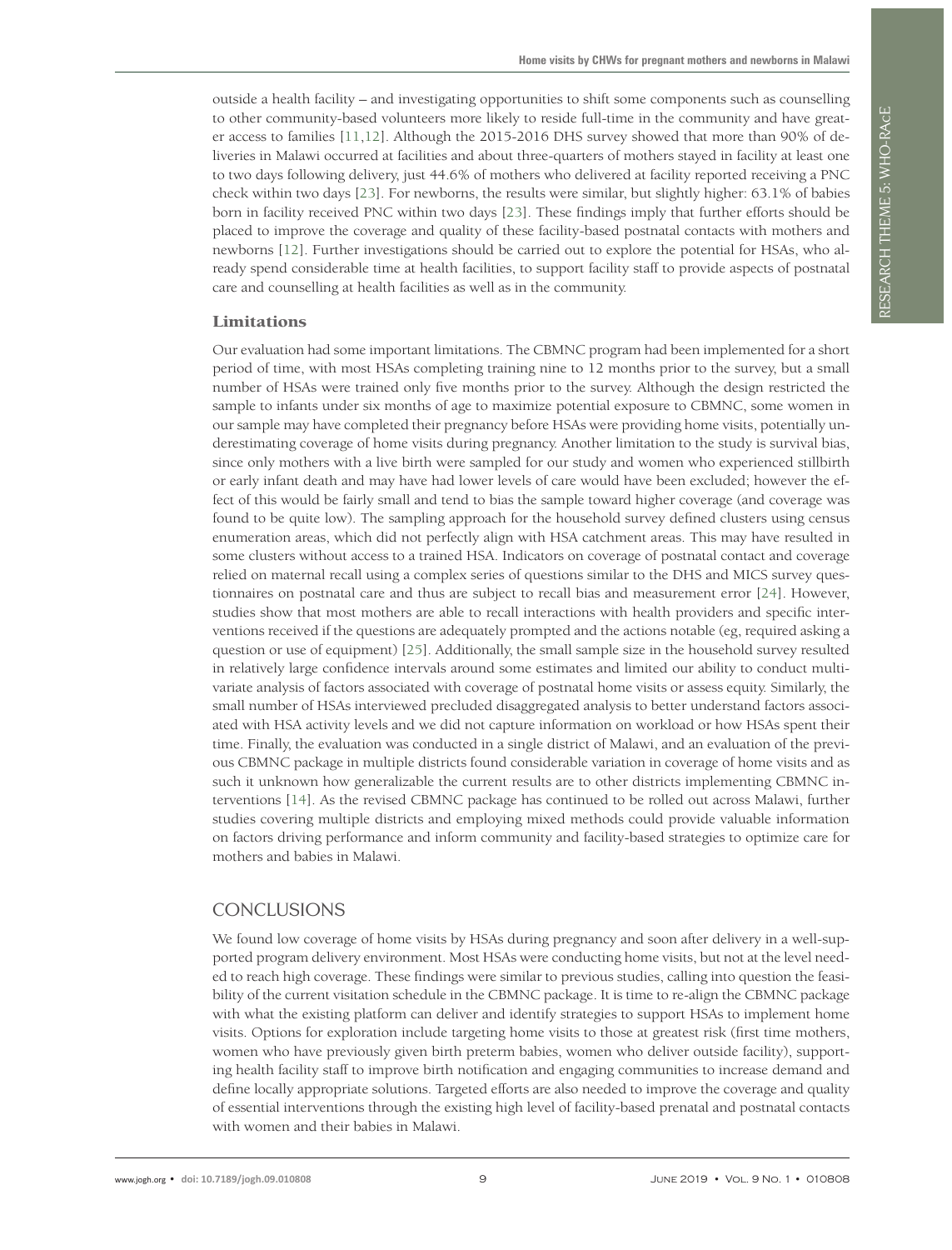Guenther et al.

REFERENCES REFERENCES

**Acknowledgments**: The authors acknowledge the contribution of the Malawi National Statistics Office, who led data collection and data management efforts. We also thank all the survey supervisors, enumerators, and data entry clerks. We acknowledge the staff from ICF International, namely Kirsten Zalisk and Deborah Prosnitz, for their technical support throughout the design, implementation and data analysis phases. The opinions expressed are those of the authors and do not necessarily reflect the views of Save the Children or the World Health Organization.

**Funding:** This work was supported by the World Health Organization's Rapid Access Expansion Program (RAcE) funded by Global Affairs Canada.

**Authorship contributions:** TG, SS, EC, and HN designed the evaluation. EC, GJ, and RM participated in data quality monitoring. TG and SS conceptualized the analysis and TG analyzed the data. TG and SS wrote the manuscript and all authors reviewed the manuscript drafts and provided inputs.

**Competing interests:** The authors have completed the ICMJE Competing Interest form at www.icmje.org/coi\_disclosure.pdf (available on request from the corresponding author) and declare no conflict of interest.

### **Additional Material**

Online Supplementary Document

- <span id="page-9-0"></span> 1 UNICEF. Levels and trends in child mortality. 2017 Report. Estimates Developed by the UN Interagency Group for Child Mortality Estimation. Available: [http://www.childmortality.org/2017/files\\_v21/download/IGME%20report%202017%20](http://www.childmortality.org/2017/files_v21/download/IGME%20report%202017%20child%20mortality%20final.pdf) [child%20mortality%20final.pdf](http://www.childmortality.org/2017/files_v21/download/IGME%20report%202017%20child%20mortality%20final.pdf). Accessed: 25 January 2018.
- <span id="page-9-1"></span> 2 Oza S, Cousens SN, Lawn JE. Estimation of daily risk of neonatal death, including the day of birth, in 186 countries in 2013: a vital-registration and modelling-based study. Lancet Glob Health. 2014;2:e635-44[. Medline:25442688](https://www.ncbi.nlm.nih.gov/entrez/query.fcgi?cmd=Retrieve&db=PubMed&list_uids=25442688&dopt=Abstract) [doi:10.1016/S2214-109X\(14\)70309-2](https://doi.org/10.1016/S2214-109X(14)70309-2)
- <span id="page-9-2"></span> 3 Mannan I, Rahman SM, Sania A, Seraji HR, Arifeen SE, Winch PJ, et al; Bangladesh Projahnmo Study Group. Can early postpartum home visits by trained community health workers improve breastfeeding of newborns? J Perinatol. 2008;28:632-40. [Medline:18596714](https://www.ncbi.nlm.nih.gov/entrez/query.fcgi?cmd=Retrieve&db=PubMed&list_uids=18596714&dopt=Abstract) [doi:10.1038/jp.2008.64](https://doi.org/10.1038/jp.2008.64)
- 4 Tripathi A, Kabra SK, Sachdev HP, Lodha R. Home visits by community health workers to improve identification of serious illness and care seeking in newborns and young infants from low- and middle-income countries. J Perinatol. 2016;36 Suppl 1:S74-82[. Medline:27109094](https://www.ncbi.nlm.nih.gov/entrez/query.fcgi?cmd=Retrieve&db=PubMed&list_uids=27109094&dopt=Abstract) [doi:10.1038/jp.2016.34](https://doi.org/10.1038/jp.2016.34)
- <span id="page-9-3"></span> 5 Sitrin D, Guenther T, Waiswa P, Namutamba S, Namazzi G, Sharma S, et al. Improving newborn care practices through home visits: lessons from Malawi, Nepal, Bangladesh, and Uganda.Glob Health Action. 2015;8:23963[. Medline:25843490](https://www.ncbi.nlm.nih.gov/entrez/query.fcgi?cmd=Retrieve&db=PubMed&list_uids=25843490&dopt=Abstract) [doi:10.3402/gha.v8.23963](https://doi.org/10.3402/gha.v8.23963)
- <span id="page-9-4"></span> 6 World Health Organization. UNICEF. WHO-UNICEF Joint Statement on home visits for the newborn child: a strategy to improve survival. 2009. Available: [http://apps.who.int/iris/bitstream/10665/70002/1/WHO\\_FCH\\_CAH\\_09.02\\_eng.](http://apps.who.int/iris/bitstream/10665/70002/1/WHO_FCH_CAH_09.02_eng.pdf?ua=1&ua=1) [pdf?ua=1&ua=1](http://apps.who.int/iris/bitstream/10665/70002/1/WHO_FCH_CAH_09.02_eng.pdf?ua=1&ua=1). Accessed: 25 January 2018.
- 7 Baqui AH, El-Arifeen S, Darmstadt GL, Ahmed S, Williams EK, Seraji HR, et al; Projahnmo Study Group. Effect of community-based newborn-care intervention package implemented through two service-delivery strategies in Sylhet district, Bangladesh: a cluster-randomised controlled trial. Lancet. 2008;371:1936-44[. Medline:18539225](https://www.ncbi.nlm.nih.gov/entrez/query.fcgi?cmd=Retrieve&db=PubMed&list_uids=18539225&dopt=Abstract) [doi:10.1016/](https://doi.org/10.1016/S0140-6736(08)60835-1) [S0140-6736\(08\)60835-1](https://doi.org/10.1016/S0140-6736(08)60835-1)
- <span id="page-9-5"></span> 8 Kumar V, Mohanty S, Kumar A, Misra RP, Santosham M, Awasthi S, et al. Effect of community-based behaviour change management on neonatal mortality in Shivgarh, Uttar Pradesh, India: a cluster-randomised controlled trial. Lancet. 2008;372:1151-62[. Medline:18926277](https://www.ncbi.nlm.nih.gov/entrez/query.fcgi?cmd=Retrieve&db=PubMed&list_uids=18926277&dopt=Abstract) [doi:10.1016/S0140-6736\(08\)61483-X](https://doi.org/10.1016/S0140-6736(08)61483-X)
- <span id="page-9-6"></span> 9 Bhutta ZA, Memon ZA, Soofi S, Salat MS, Cousens S, Martines J. Implementing community-based perinatal care: results from a pilot study in rural Pakistan. Bull World Health Organ. 2008;86:452-9[. Medline:18568274](https://www.ncbi.nlm.nih.gov/entrez/query.fcgi?cmd=Retrieve&db=PubMed&list_uids=18568274&dopt=Abstract) [doi:10.2471/](https://doi.org/10.2471/BLT.07.045849) [BLT.07.045849](https://doi.org/10.2471/BLT.07.045849)
- <span id="page-9-7"></span>10 WHO. (2013). WHO recommendations on postnatal care of the mother and newborn. Geneva: World Health Organization. Available: http://apps.who.int/iris/bitstream/handle/10665/97603/9789241506649\_eng.pdf?sequence=1. Accessed: 2 May 2018.
- <span id="page-9-8"></span>11 McPherson R, Hodgins S. Postnatal home visitation: lessons from country programs operating at scale. J Glob Health. 2018;8:010422. [Medline:29977530](https://www.ncbi.nlm.nih.gov/entrez/query.fcgi?cmd=Retrieve&db=PubMed&list_uids=29977530&dopt=Abstract) [doi:10.7189/jogh.08.010422](https://doi.org/10.7189/jogh.08.010422)
- <span id="page-9-9"></span>12 Care P. with a Focus on Home Visitation: A Design Decision-Aid For Policymakers And Program Managers April 2017. Available: [https://www.healthynewbornnetwork.org/hnn-content/uploads/PostnatalCarewithaFocusonHomeVisitation.](https://www.healthynewbornnetwork.org/hnn-content/uploads/PostnatalCarewithaFocusonHomeVisitation.pdf) [pdf](https://www.healthynewbornnetwork.org/hnn-content/uploads/PostnatalCarewithaFocusonHomeVisitation.pdf). Accessed: 2 May 2018.
- <span id="page-9-10"></span>13 Callaghan-Koru JA, Nonyane BA, Guenther T, Sitrin D, Ligowe R, Chimbalanga E, et al. Contribution of community-based newborn health promotion to reducing inequities in healthy newborn care practices and knowledge: evidence of improvement from a three-district pilot program in Malawi. BMC Public Health. 2013;13:1052[. Medline:24199832](https://www.ncbi.nlm.nih.gov/entrez/query.fcgi?cmd=Retrieve&db=PubMed&list_uids=24199832&dopt=Abstract) [doi:10.1186/1471-2458-13-1052](https://doi.org/10.1186/1471-2458-13-1052)
- <span id="page-9-11"></span>14 Greco G, Daviaud E, Owen H, Ligowe R, Chimbalanga E, Guenther T, et al. Malawi three district evaluation: Community-based maternal and newborn care economic analysis. Health Policy Plan. 2017;32(suppl\_1):i64-i74. [Med](https://www.ncbi.nlm.nih.gov/entrez/query.fcgi?cmd=Retrieve&db=PubMed&list_uids=28981762&dopt=Abstract)[line:28981762](https://www.ncbi.nlm.nih.gov/entrez/query.fcgi?cmd=Retrieve&db=PubMed&list_uids=28981762&dopt=Abstract) [doi:10.1093/heapol/czw079](https://doi.org/10.1093/heapol/czw079)